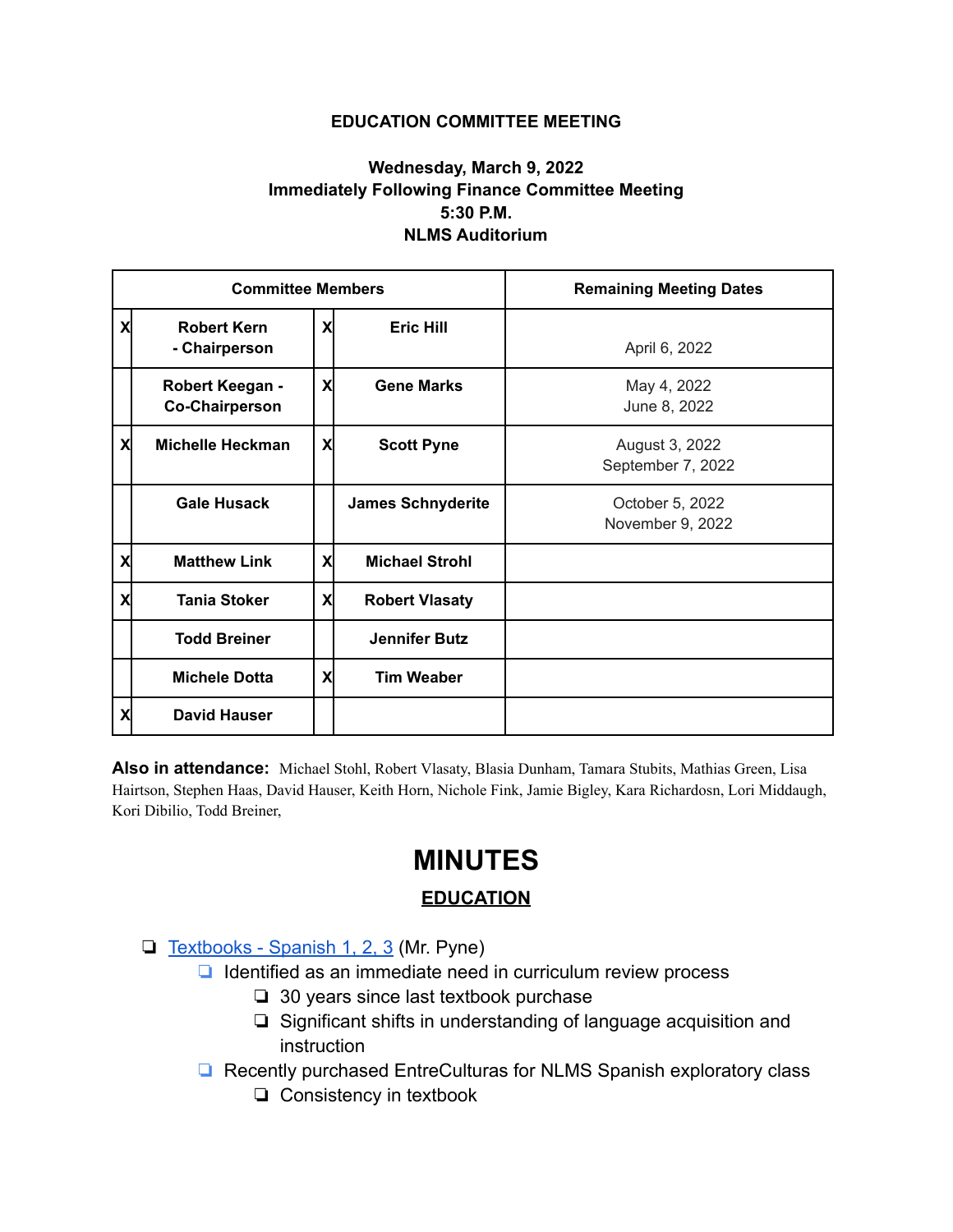- ❏ Committee supports the purchase of textbooks going to the full board for consideration on Monday night.
- ❏ [Canvas Presentation](https://drive.google.com/file/d/1bE16M72MEik-VXzWl_TLpqX9tpqOyuDy/view?usp=sharing) (Mrs. Dunham, Mr. Weaber, and Ms. Stubits)
	- ❏ Evaluation Process
	- ❏ Four C's Framework
		- ❏ Collaboration, Communication, Critical Thinking, Creativity
	- ❏ Mr. Kern asked if staff received a presentation on Canvas and Schoology ❏ Yes, they were informed
	- ❏ Mr. Kern asked when Canvas began integrating with PowerSchool.
		- ❏ At least three years ago
	- ❏ Mr. Kern asked if teachers can make resources private or public?
		- ❏ Yes, they can be private or public
	- ❏ Mr. Green asked what the cost is?
		- ❏ Approximately \$14,500 startup cost paid from the Curriculum & Instruction budget
		- ❏ Annually approximately \$8,000 divided among the four schools based on users
		- ❏ Canvas study could be added for \$3,000
	- ❏ Mr. Green asked when this could occur?
		- ❏ There will be transition time for each building level
	- ❏ Mr. Kern asked if any districts switched from Schoology to Canvas? ❏ Unknown
	- ❏ Committee supports the purchase going to the full board for consideration.
- ❏ Comprehensive Planning Update (Dr. Stoker)
	- ❏ Jan 24th Reviewed comp plan goals and progress towards those goals
	- ❏ Feb 7th Reviewed state testing data for population and subgroups for past few years
	- ❏ Feb 22nd Reviewed local data for past few years
	- ❏ Mar 16th Review survey results. Inform mission, vision, shared values
		- ❏ Survey was released February 14th and closed February 25th
		- ❏ Emailed to all employees, students in grades 7-12
		- ❏ COS email to all parents/guardians
		- ❏ The link was posted on webpage for community
	- ❏ Comp Plan must be submitted to PDE by August 31, 2022. Plan must be posted for at least 28 days prior to approval. Several sub plans are also due this year (professional development, teacher induction, gifted, student services, academic standards and assessments).
	- ❏ Mr. Kern invited school board members to join the meeting on March 16th.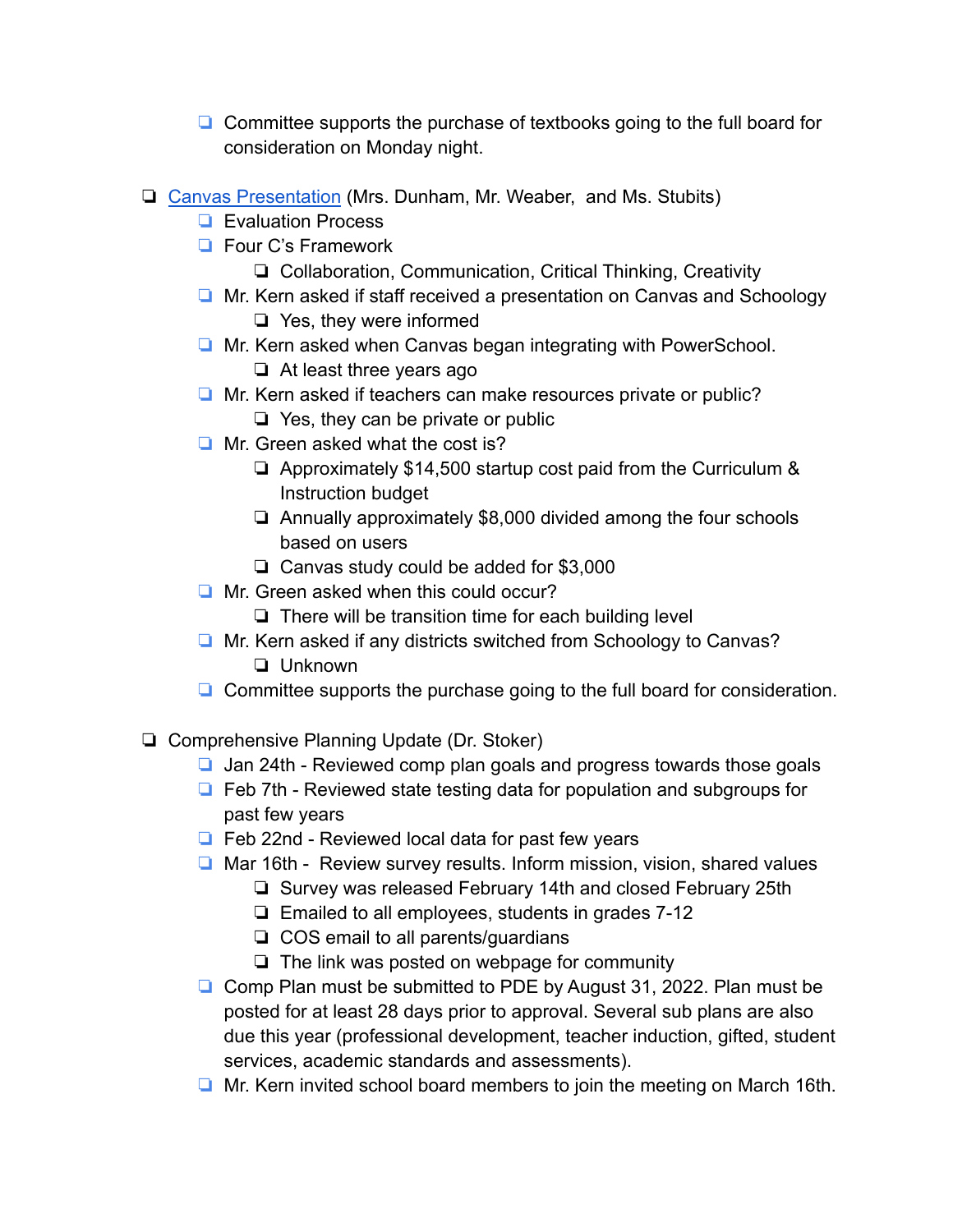- ❏ Education Meeting on February 28, 2022 (Mr. Kern/Mr. Keegan)
	- ❏ Data Analysis
	- ❏ Curriculum/Assessment
	- ❏ Evaluation/Classroom Expectations/Professional Development
	- ❏ Summary shared by Mr. Kern:
		- ❏ Shared that an informal meeting was held with Dr. Stoker, Mr. Pyne, Mr. Keegan, and him to discuss the above topics.
		- ❏ He advocated that we embrace the importance of all of these areas across building levels for the benefit of our students and community.
		- ❏ Emphasized the importance of sustainable systems
		- ❏ It has been about 15 years since the last time a K-12 comprehensive curriculum review was conducted.
		- ❏ A written summary of the meeting was projected on the screen. A copy of the summary can be found [here](https://drive.google.com/file/d/12t3wLZ0yDEGS42onY1w3v_koH0jNHL_8/view?usp=sharing).
		- ❏ Mr. Christman suggested that there may be a way to make a connection to how standardized test scores affect them and the district via the essential skills class.
		- ❏ Mrs. Heckman shared she was grateful for the summary and the points it emphasized.
			- ❏ She advocated for scheduling topics into the future for consistency (such as curriculum review and professional development)
- ❏ Elementary Technology Class (Mr. Kern)
	- ❏ Concern raised by elementary teachers regarding the removal of the technology classes at the elementary level.
	- ❏ Mr. Weaber explained the class introduced topics such as:
		- ❏ Keyboarding skills, internet safety, use of apps, use of google docs, skills used in the middle school level.
	- ❏ Elementary staff present shared their support for the return of the class and stories of how it benefited students and parents.
	- ❏ Mr. Hauser shared that he hopes that the NLMS Essential Skills/Financial Literacy remains in the curriculum.
	- ❏ Dr. Stoker shared the PA School Code does not require computer class as a special subject area in the elementary school level.